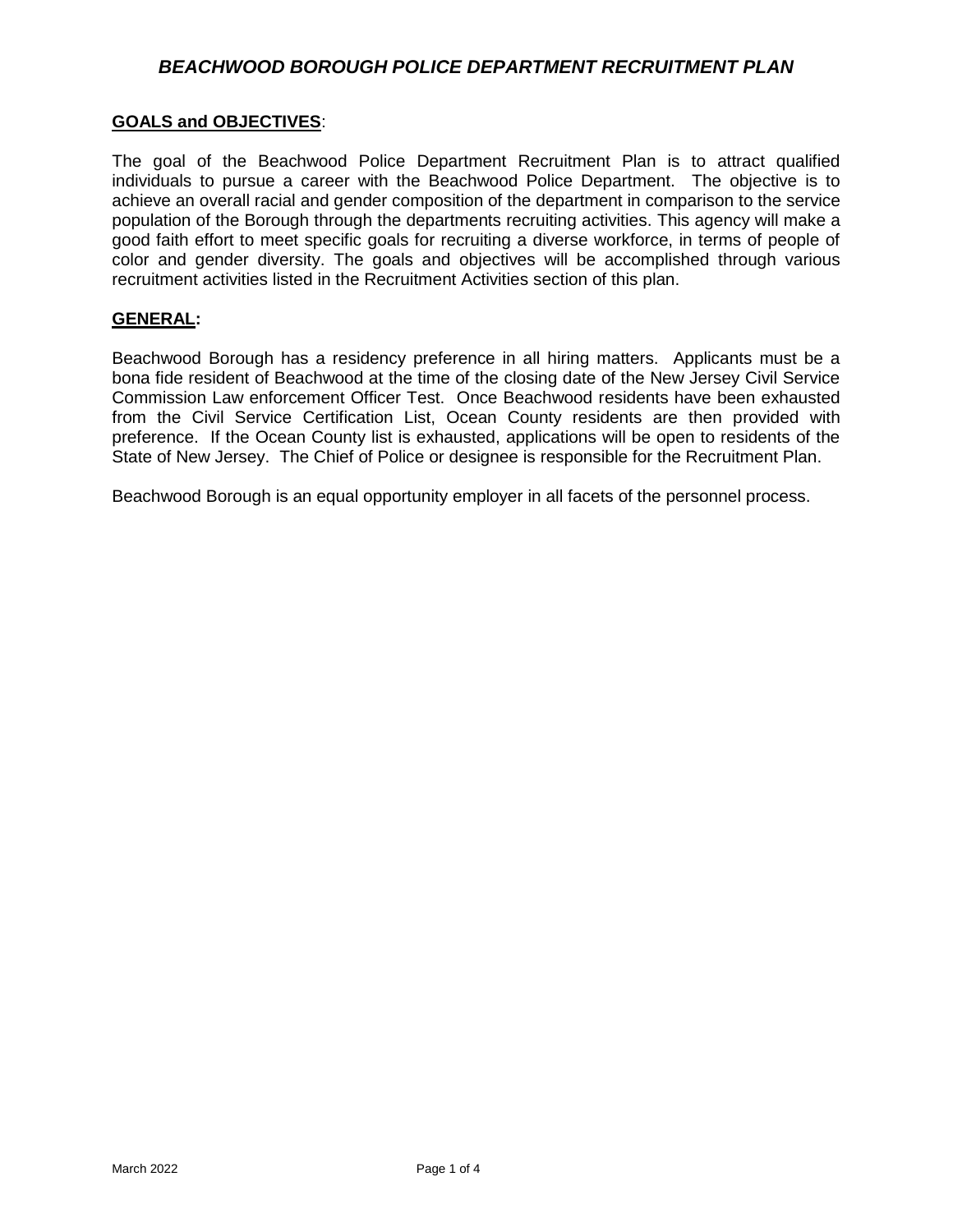# **CURRENT DEMOGRAPHICS**:

The demographics composition of the service area and agency are represented in the following table:

| <b>BEACHWOOD BOROUGH</b>                             |                   |               |                                                         |               |                                                          |               |
|------------------------------------------------------|-------------------|---------------|---------------------------------------------------------|---------------|----------------------------------------------------------|---------------|
| Data is based on the<br><b>2020 Census Count</b>     | <b>POPULATION</b> |               | <b>CURRENT SWORN</b><br><b>OFFICERS</b><br><b>TOTAL</b> |               | <b>CURRENT SWORN</b><br><b>OFFICERS</b><br><b>FEMALE</b> |               |
| <b>RACE / ETHNICITY</b>                              | #                 | $\frac{0}{2}$ | #                                                       | $\frac{0}{2}$ | #                                                        | $\frac{0}{2}$ |
| <b>WHITE</b>                                         | 8,765             | 81%           | 17                                                      | 85%           | $\bf{0}$                                                 | 0%            |
| <b>BLACK or AFRICAN</b><br><b>AMERICAN</b>           | 239               | 2%            | $\Omega$                                                | 0%            | $\mathbf{0}$                                             | 0%            |
| <b>HISPANIC - ANY RACE</b>                           | 1,290             | 12%           | $\bf{0}$                                                | 0%            | $\bf{0}$                                                 | 0%            |
| <b>AMERICAN INDIAN OR</b><br><b>ALASKA NATIVE</b>    | $\overline{7}$    | $1\%$         | $\bf{0}$                                                | $0\%$         | $\bf{0}$                                                 | 0%            |
| <b>ASIAN</b>                                         | 147               | 1%            | 3                                                       | 15%           | 1                                                        | 5%            |
| <b>NATIVE HAWAIIAN OR</b><br><b>PACIFIC ISLANDER</b> | $\mathbf{2}$      | $< 1\%$       | $\bf{0}$                                                | $0\%$         | $\bf{0}$                                                 | 0%            |
| <b>SOME OTHER RACE</b><br><b>ALONE</b>               | 32                | $< 1\%$       | $\bf{0}$                                                | 0%            | $\bf{0}$                                                 | 0%            |
| <b>POPULATION OF TWO</b><br><b>OR MORE RACES</b>     | 377               | 3%            | $\bf{0}$                                                | $0\%$         | $\bf{0}$                                                 | 0%            |
| <b>TOTAL</b>                                         | 10,859            | 100%          | 20                                                      | 100%          | 1                                                        | 5%            |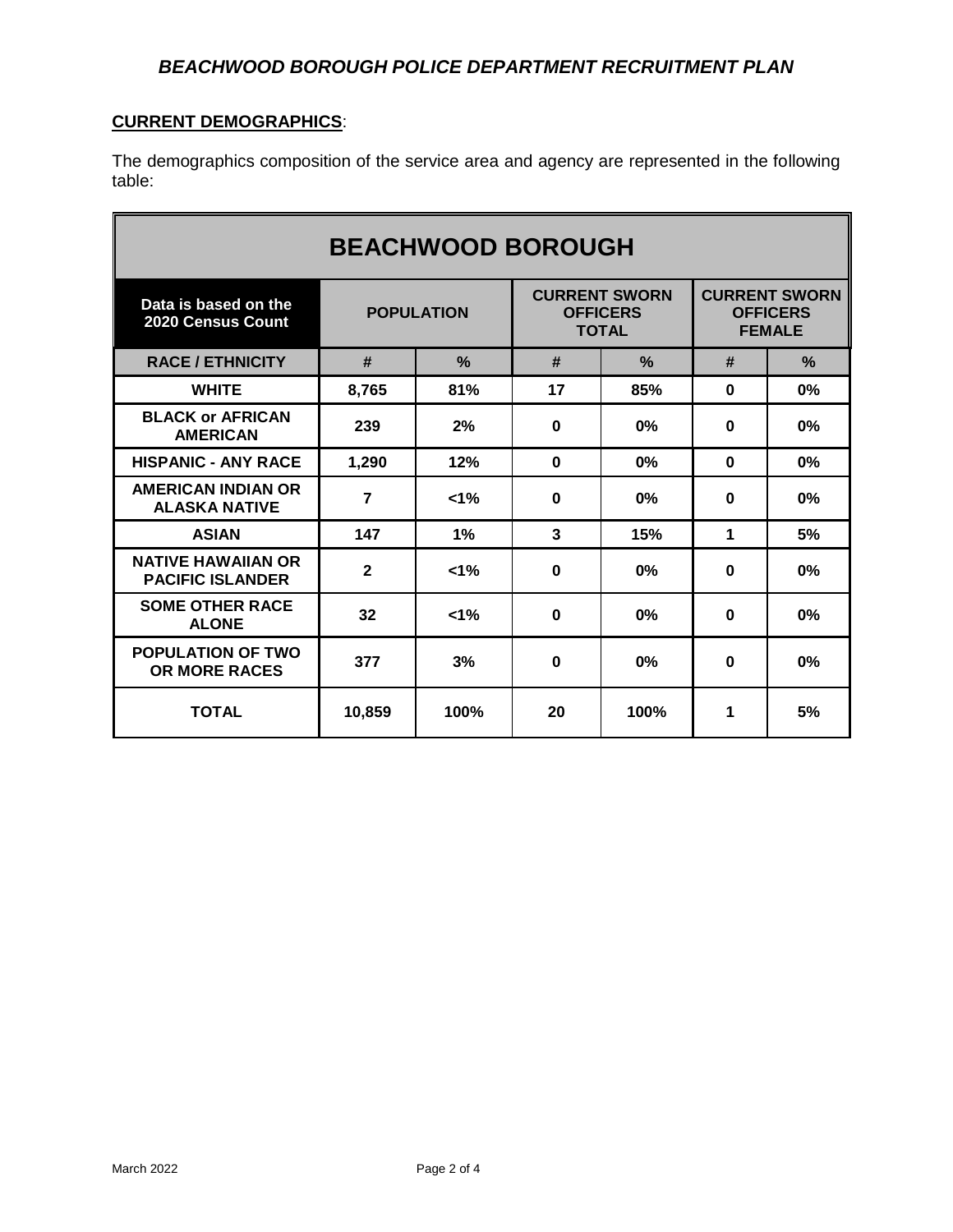# *BEACHWOOD BOROUGH POLICE DEPARTMENT RECRUITMENT PLAN*

#### **RECRUITMENT ACTIVITIES:**

**Activity #1**: Identify and maintain contact with local minority organizations and social support groups including, but not limited to educational, religious, ethic, racial, and gender-based organizations.

Activities include, but are not limited to:

- Provide recruitment brochures and materials to educational, religious, ethnic, racial, and gender-based organizations.
- **Attend career fairs in the Ocean County School District.**
- Draft, print, and distribute informational brochures that may attract qualified candidates to the agency.
- Make maximum use of the Beachwood Borough website to attract qualified candidates to the agency.
- The following information should prove useful when participating in recruitment activities:
	- **Recruitment/informational brochures**
	- **Agency organizational chart**
	- **Current contractual agreements**
	- **Training catalogs**
	- Demographic data
	- **General Employment Applications**

**Activity #2:** When applicable, contact the State of New Jersey Civil Service Commission and obtain the "Rice list" of eligible officers who were laid off from other jurisdictions.

Activities include, but are not limited to:

Conducting interviews with eligible laid off officers in an effort to employ such officers as to meet the agency's recruiting goals.

Activity #3: When applicable, make use of the New Jersey Civil Service Intergovernmental Transfer Program.